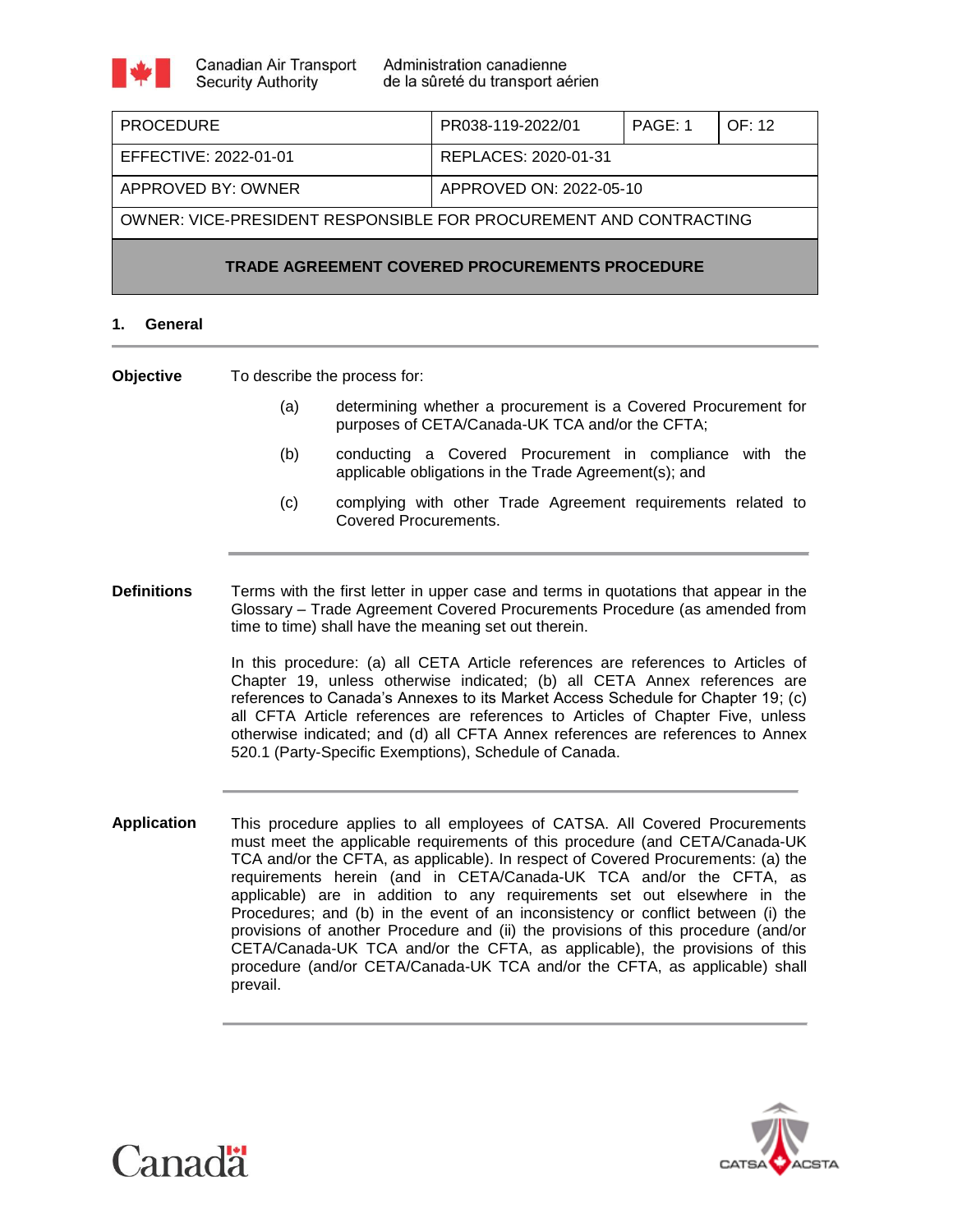| TRADE AGREEMENT COVERED PROCUREMENTS PROCEDURE   PAGE: 2 |  | $\overline{OC}$ : 12 |  |
|----------------------------------------------------------|--|----------------------|--|
|----------------------------------------------------------|--|----------------------|--|

# **2. Accountabilities**

|                                                                                                                   | <b>P&amp;C</b> | <b>ABO</b>   | Legal        | <b>Other stakeholders</b> |
|-------------------------------------------------------------------------------------------------------------------|----------------|--------------|--------------|---------------------------|
| Determining whether a procurement is a<br><b>Covered Procurement:</b><br>Step 1 - Covered Procurement Activities  | A              | $\mathsf{C}$ | S            |                           |
| Determining whether a procurement is a<br><b>Covered Procurement:</b><br>Step 2 - Valuation Thresholds            | S              | Α            |              | S - Finance               |
| Determining whether a procurement is a<br><b>Covered Procurement:</b><br>Step 3 - Covered Goods and Services      | A              | $\mathsf{C}$ |              |                           |
| <b>Conduct of the Procurement</b>                                                                                 | A              | $\mathsf{R}$ |              |                           |
| <b>Conditions for Participation</b>                                                                               | A              | R            | S            |                           |
| <b>Technical Specifications</b>                                                                                   | A              | R            | S            |                           |
| <b>Qualification of Suppliers</b>                                                                                 | A              | R            |              |                           |
| <b>Limited Tendering</b>                                                                                          | A              | $\mathsf{R}$ | S            |                           |
| <b>Posting Periods</b>                                                                                            | A              | I            |              |                           |
| <b>Tender Notices</b>                                                                                             | A              |              |              |                           |
| <b>Negotiations with Suppliers</b>                                                                                | A              | S            | $\mathsf{S}$ |                           |
| Awarding of Contracts;<br>Informing Suppliers of Contract Award<br>Decisions; Publication of Award<br>Information | A              | I            |              |                           |
| <b>Bidder Debriefs</b>                                                                                            | A              | $\mathsf{C}$ |              |                           |
| <b>Complaint Resolution</b>                                                                                       | A              | S            | S            |                           |
| <b>Collection and Reporting of Statistics</b>                                                                     | A              | I            |              |                           |
| Publication of Procedures Regarding<br><b>Covered Procurements</b>                                                | A              | ı            | S            |                           |

*(A=Accountable, R=Responsible, S=Support, C=Consulted, I=Informed. If an individual is accountable ("A") and also responsible ("R"), then only "A" will be indicated in chart.)*



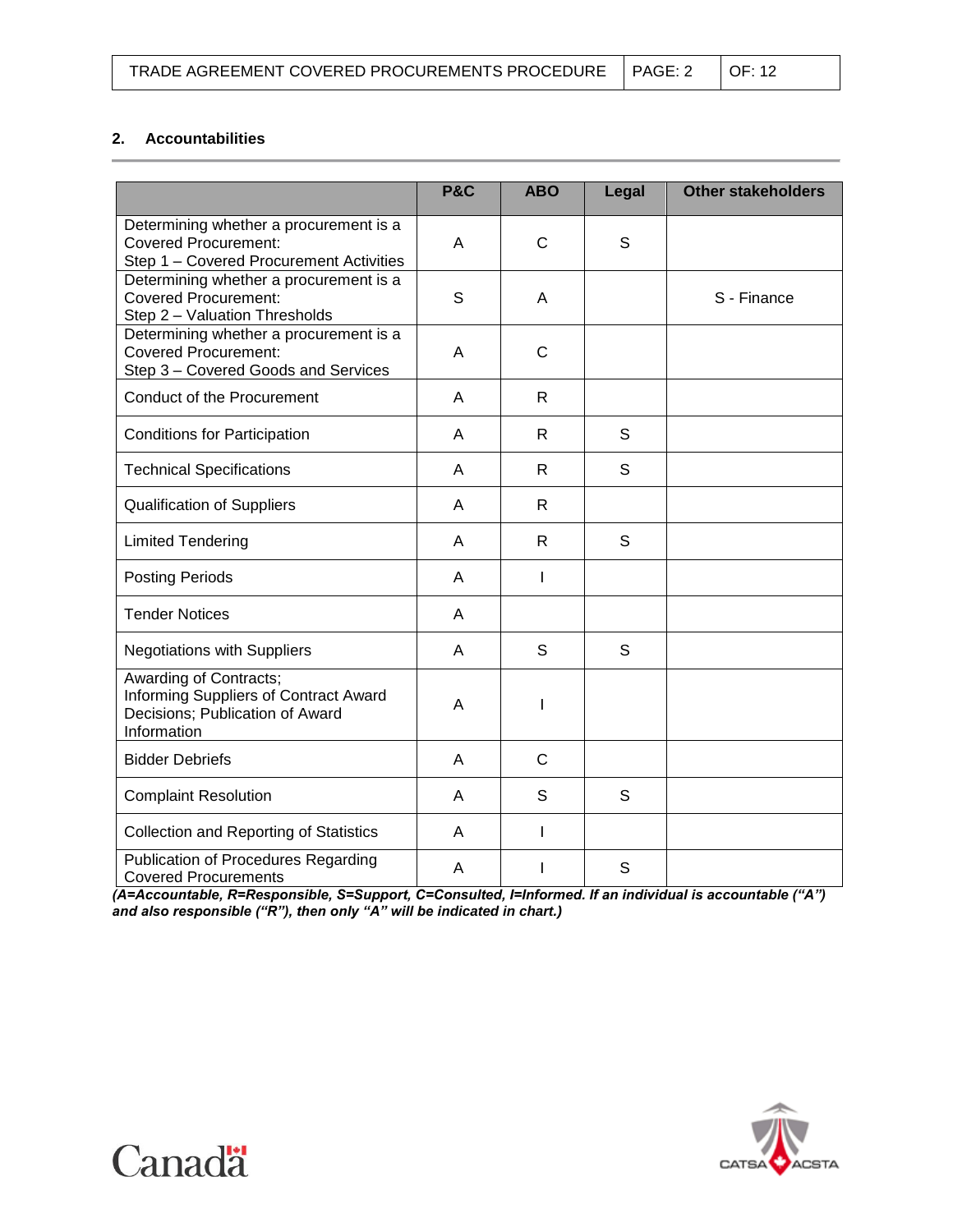# **3. Process**

| A. Background | (a) | Canada is a signatory to a number of trade agreements aimed at reducing<br>trade barriers between the signatories. Two of these agreementscontain<br>government procurement provisions applicable to CATSA: (i) the CFTA,<br>applicable to CATSA as of July 1, 2017; (ii) CETA applicable to CATSA as<br>of September 21, 2017; and (iii) Canada-UK TCA, applicable to CATSA as<br>of April 1, 2021.                                                                                                                                                                                                        |
|---------------|-----|-------------------------------------------------------------------------------------------------------------------------------------------------------------------------------------------------------------------------------------------------------------------------------------------------------------------------------------------------------------------------------------------------------------------------------------------------------------------------------------------------------------------------------------------------------------------------------------------------------------|
|               | (b) | CETA sets out Canada's commitment to reduce trade barriers between<br>Canada and the EU. Chapter 19 focuses on non-discrimination,<br>transparency and impartiality in government procurement.                                                                                                                                                                                                                                                                                                                                                                                                              |
|               | (c) | The CFTA sets out the commitment of Canada and its provinces and<br>territories to reduce trade barriers within Canada. Chapter Five focuses<br>on open, transparent and non-discriminatory access to government<br>procurement opportunities for all Canadian suppliers.                                                                                                                                                                                                                                                                                                                                   |
|               | (d) | CETA ceased to apply to the UK at the end of the Agreement on<br>withdrawal of the United Kingdom of Great Britain and Northern Ireland<br>from the European Union and the European Atomic Energy Community.<br>The UK desired the rights and obligations provided for by CETA to<br>continue following the departure of the UK from the EU. The provisions of<br>CETA are incorporated by reference into and made part of the Canada-UK<br>TCA, mutatis mutandis. All references and provisions in this Procedure<br>referring to chapters, annexes and provisions of CETA, apply to the<br>Canada-UK TCA. |
|               | (e) | The key procurement obligations under the Trade Agreements are largely<br>harmonized. However, differences do exist in the obligations of the Trade<br>Agreements and in the wording of various sections of the Trade<br>Agreements. Thus, attention must be paid to the provisions of each Trade<br>Agreement applicable to a procurement.                                                                                                                                                                                                                                                                 |
|               | (f) | The procurement provisions of the Trade Agreements are structured such<br>that if a proposed contract/procurement meets certain stated criteria, it is<br>covered by the agreement; if it does not meet all the stated criteria, it is not<br>covered.                                                                                                                                                                                                                                                                                                                                                      |
|               | (g) | If a proposed contract/procurement is a Covered Procurement, then the<br>procurement obligations in the relevant Trade Agreement(s) must be<br>complied with. When planning a procurement, CATSA must determine<br>whether the proposed contract/procurement is subject to one or both<br>Trade Agreements.                                                                                                                                                                                                                                                                                                 |
|               | (h) | A proposed contract/procurement can be covered by both Trade<br>Agreements. In such a case, the provisions of both Trade Agreements<br>must be complied with at the same time. To accomplish this, the<br>procedures/requirements to be followed are those that are considered the<br>more rigorous.                                                                                                                                                                                                                                                                                                        |
|               | (i) | For assistance with the application of CETA/Canada-UK TCA, P&C<br>Advisors should consult the Global Affairs Canada website at:<br>http://www.international.gc.ca/trade-commerce/trade-agreements-accords-                                                                                                                                                                                                                                                                                                                                                                                                  |



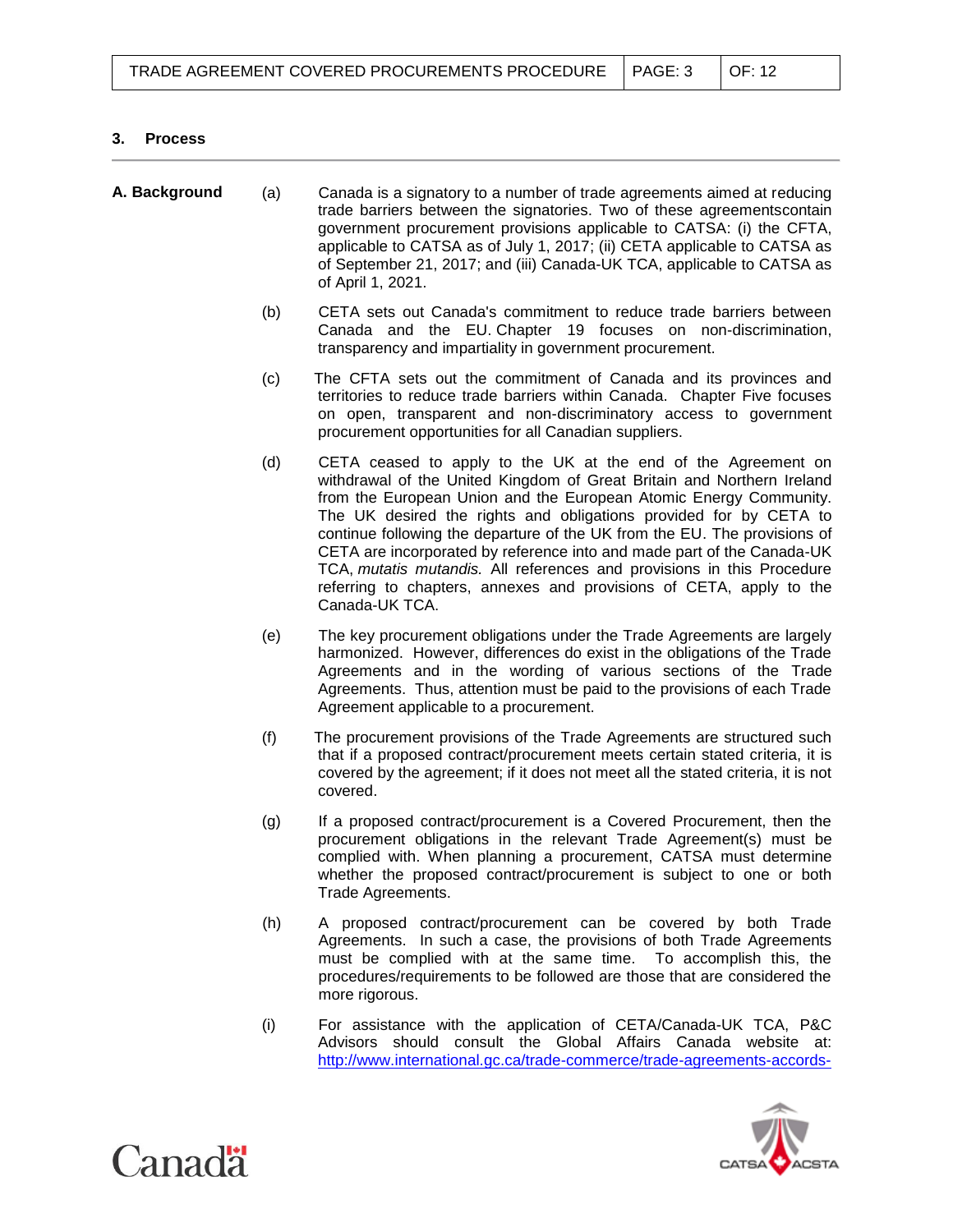[commerciaux/agr-acc/ceta-aecg/index.aspx?lang=eng](http://www.international.gc.ca/trade-commerce/trade-agreements-accords-commerciaux/agr-acc/ceta-aecg/index.aspx?lang=eng).

(j) For assistance with the application of the CFTA, P&C Advisors should consult the Internal Trade Secretariat website at: [http://www.ait-aci.ca](http://www.ait-aci.ca/).

**B. Determining whether a procurement is a Covered Procurement** 

# **(I) Under CETA/Canada-UK TCA**

## **Step 1 – Covered Procurement Activities**

A Covered Procurement under CETA/Canada-UK TCA:

(a) is a procurement of goods, "services", or any combination thereof as specified in CETA Annex 19-4 (Goods), Annex 19-5 (Services) or Annex 19-6 (Construction services);

(b) which has a value that equals or exceeds the relevant threshold; and

(c) which is not otherwise excluded from coverage by CETA: (i) Art.19.2.3; (ii) Annex 19-4, 19-5, 19-6 or 19-7; or (iii) another provision of CETA.

To be a Covered Procurement under CETA/Canada-UK TCA, a contract, agreement, arrangement or transaction must (See CETA Art.19.2.2):

(a) not be excluded from the procurement obligations of CETA/Canada-UK TCA by Art.19.2.3 of CETA, which excludes items such as: (i) the rental of land and buildings; (ii) forms of assistance; and (iii) public employment contracts;

(b) be a procurement of goods and/or "services" as specified in the Annexes of CETA (and in particular, not exempted or excluded under Annex 19-7); and

(c) be by any contractual means, including: purchase; lease; and rental or hire purchase, with or without an option to buy.

Certain other provisions may exempt or exclude a procurement from the obligations of CETA/Canada-UK TCA: See the security and general exceptions provisions (CETA Art. 19.3) and the national security provisions (CETA Art.28.6 of Chapter Twenty-Eight (Exceptions)).

#### **Step 2 – Valuation Thresholds**

The following CETA/Canada-UK TCA thresholds are applicable to procurements by CATSA (including estimated applicable taxes):

| Goods                        | <b>SDR 355,000</b>   | <b>CDN \$651,000</b> |
|------------------------------|----------------------|----------------------|
| <b>Services</b>              | <b>SDR 355,000</b>   | CDN \$651,000        |
| <b>Construction Services</b> | <b>SDR 5.000.000</b> | CDN \$9,100,000      |

Notes: (i) For the valuation of a procurement resulting in the award of (i) more than one contract or (ii) contracts in separate parts ("recurring contracts"), refer to CETA Art.19.2.7.



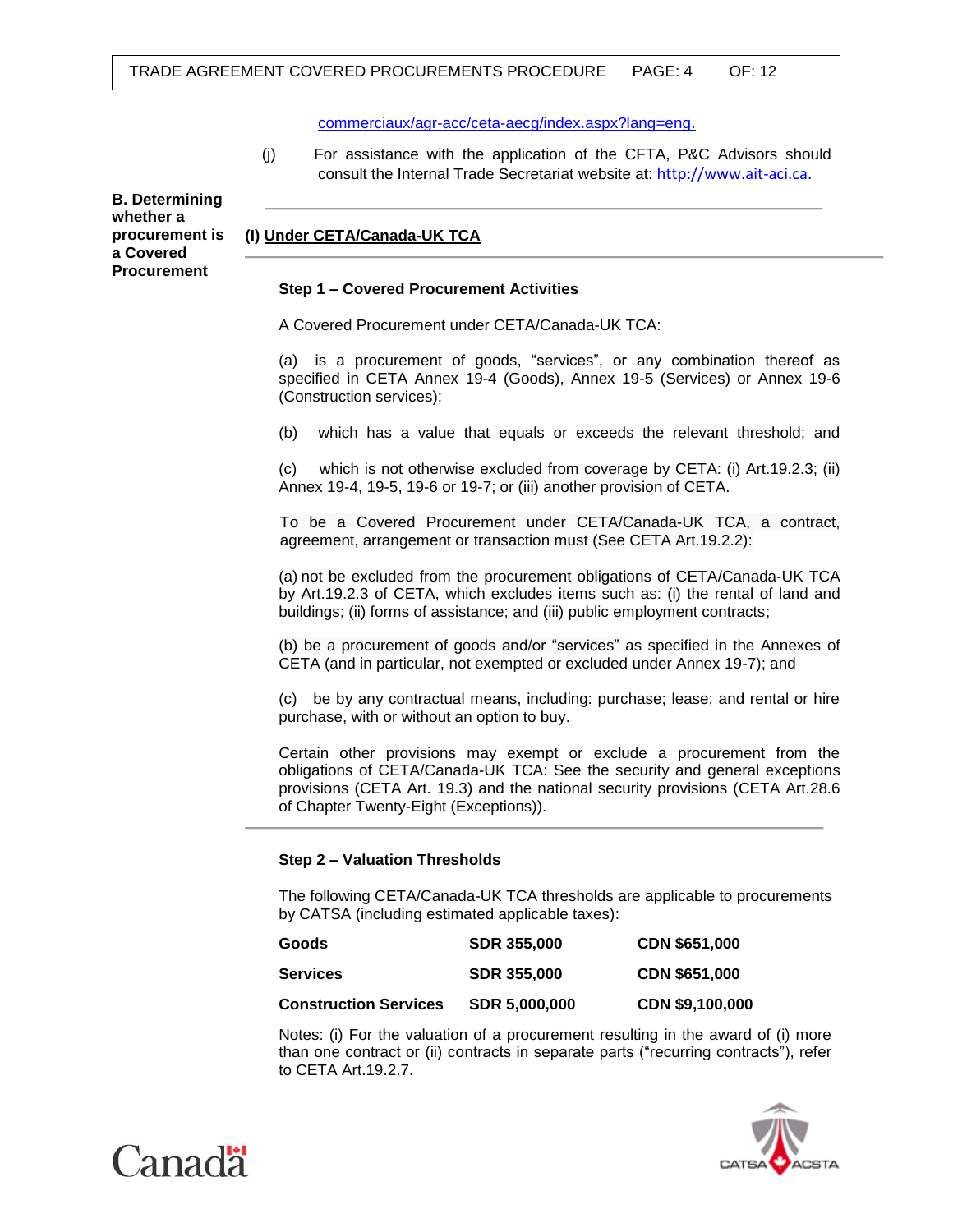(ii) For procurement (i) by lease, rental or hire purchase of a good or a "service", or (ii) for which a total price is not specified, refer to CETA Art.19.2.8.

(iii) These Canadian dollar threshold conversions will be updated every two years (next on Jan. 1, 2024).

## **Step 3 – Covered Goods and Services**

Subject to certain exemptions and exceptions:

## **Goods**

Goods described in any of the Federal Supply Classifications (FSC) listed in s.2 of CETA Annex 19-4 are covered under CETA/Canada-UK TCA. For details of the goods contained in the listed FSC codes, see FSC at:

[http://www.dla.mil/Portals/104/Documents/DispositionServices/Receiving/Usabl](http://www.dla.mil/Portals/104/Documents/DispositionServices/Receiving/Usable/DISP_h2book%5b1%5d.pdf) [e/DISP\\_h2book%5b1%5d.pdf](http://www.dla.mil/Portals/104/Documents/DispositionServices/Receiving/Usable/DISP_h2book%5b1%5d.pdf)

## **Services**

Services identified in the CPC references listed in s.2 and s.3 of CETA Annex 19-5 are covered under CETA/Canada-UK TCA. For details of the services contained in the listed CPC codes, see the CPC at:

<https://unstats.un.org/unsd/cr/registry/regcst.asp?Cl=9&Lg=1&prn=yes>

# **Construction Services**

All "construction services" identified in Division 51 of the CPC are covered under CETA/Canada-UK TCA. (See s.1 of CETA Annex 19-6) For details, see the CPC at: <https://unstats.un.org/unsd/cr/registry/regcst.asp?Cl=9&Lg=1&prn=yes>

## **Exemptions and Exclusions**

(a) For procurements relating to security screening equipment, refer to the exceptions to FSC 63 and FSC 66 in s.2 of CETA Annex 19-4 in determining if such equipment is excluded from coverage under CETA/Canada-UK TCA.

(b) The procurement by CATSA of all services, with reference to those goods purchased by CATSA which are not covered by CETA Annex 19-4, are excluded from coverage under CETA/Canada-UK TCA. (See Note 1 to CETA Annex 19-5).

(c) The "services" covered by CETA Chapter 19 are subject to Canada's exclusions from and reservations to Chapters Eight (Investment), Nine (Cross-Border Trade in Services) and Thirteen (Financial Services) of CETA. (See s.3(d) to Annex A-7).



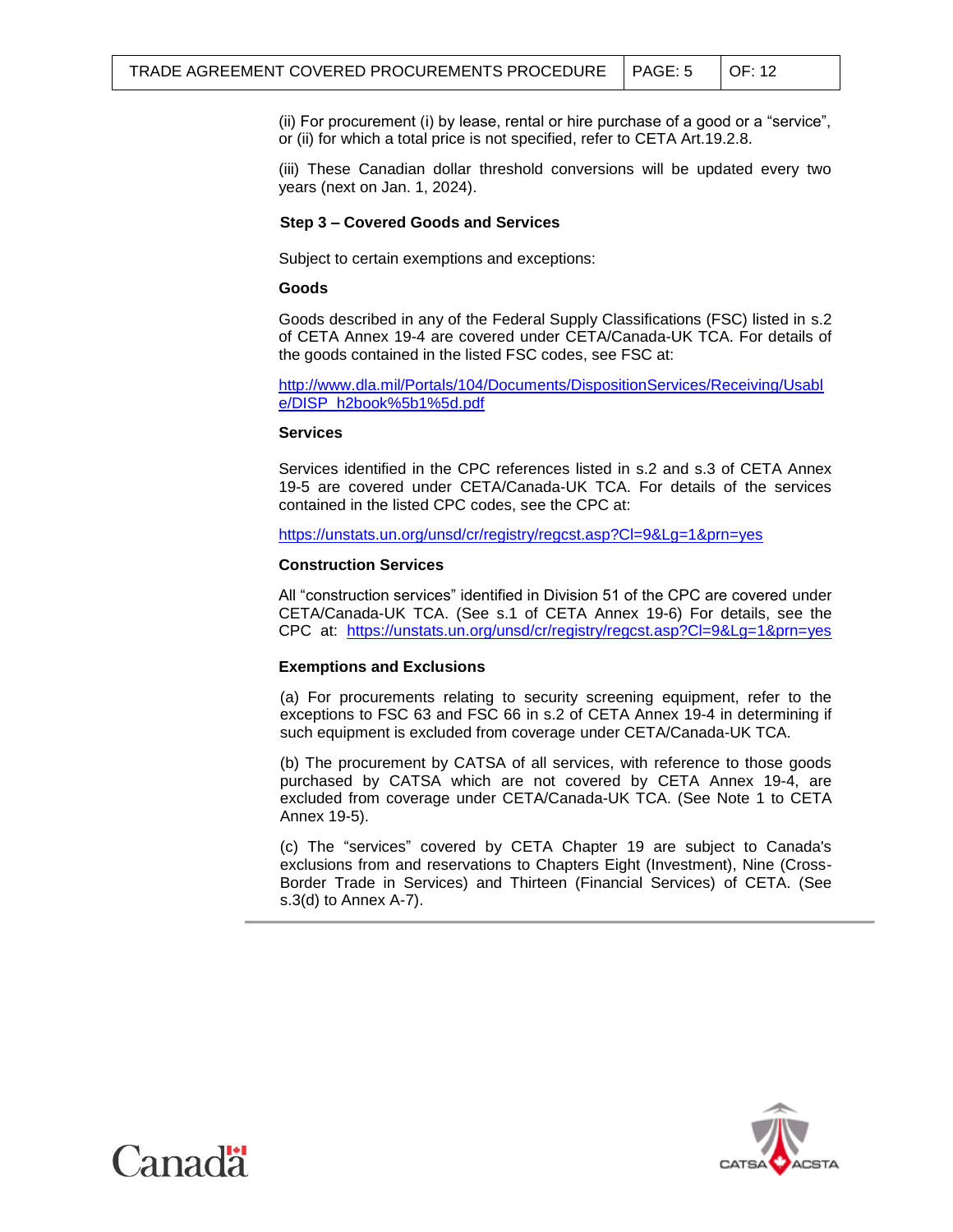## **(II) Under the CFTA**

#### **Step 1 – Covered Procurement Activities**

A Covered Procurement under the CFTA:

(a) is a procurement of a "good", a "service", or any combination thereof other than those expressly excluded under Chapter Five;

(b)which has a value that equals or exceeds the relevant threshold; and

(c) which is not otherwise excluded from coverage by: (i) Art.501.11; or (ii) another provision of the CFTA.

To be a Covered Procurement under the CFTA, a contract, agreement, arrangement or transaction must (See Art.504.2):

(a) not be excluded from the procurement obligations of CFTA:

(I) by Art.504.11, which excludes items such as: (i) the rental of land and buildings; (ii) forms of assistance; (iii) public employment contracts; (iv) measures necessary to protect intellectual property; (v) the procurement of health services or social services; and (vi) the procurement of legal services; or

(II) in the Government of Canada's Schedule to Annex 502.1;

(b) be a procurement of "goods" and/or "services" other than those expressly excluded under Chapter Five; and

(c) be by any contractual means, including: purchase; lease; and rental, with or without an option to buy.

Certain other provisions may exempt or exclude a procurement from the obligations of the CFTA: See the legitimate objective provisions (Art.501) and the security exceptions provisions (Art.801(b) of Chapter Eight (General Exceptions)).

## **Step 2 – Valuation Thresholds**

The following CFTA thresholds are applicable to procurements by CATSA (including estimated applicable taxes):

#### **Goods or Services (excluding Construction) CDN \$605,600**

#### **Construction CDN \$6,056,100**

Notes: (i) As per Art.505.3, if a procurement for "goods" will include the installation, operation, maintenance, or manufacture of such "goods", CATSA shall include in its valuation those associated costs.

(ii) These thresholds will be adjusted for inflation in accordance with Art.504.4:



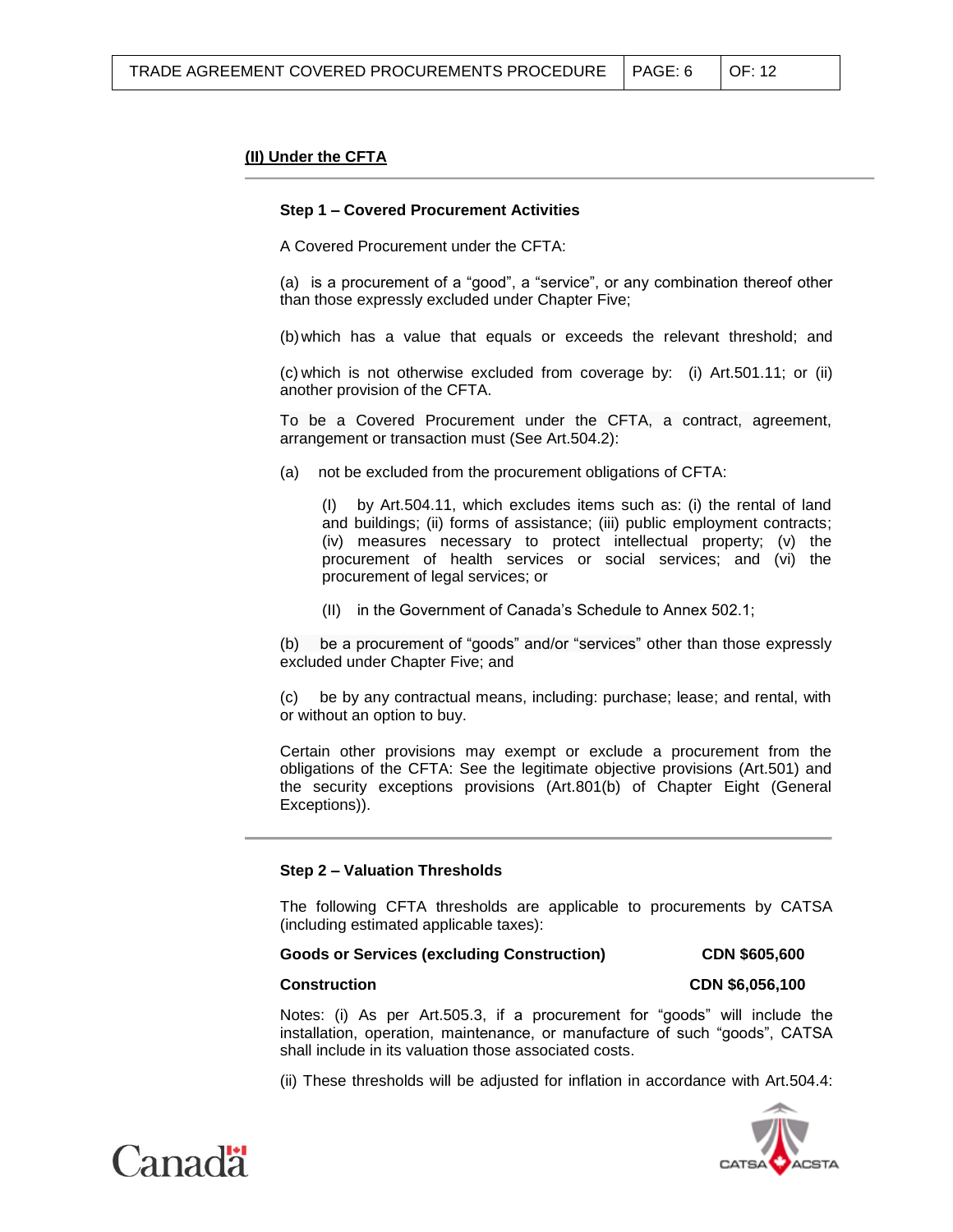(i) on Jan. 1, 2018; and (ii) subsequently, on Jan. 1 every two years after Jan.1, 2018.

## **Step 3 – Covered Goods and Services**

## **Goods and Services (including Construction)**

With respect to procurement by CATSA, all "goods", "services" or any combination thereof are covered under the CFTA, subject to the following:

(i) Chapter Five does not apply to procurement by CATSA for security screening, including "services" and "goods" that are related or incidental to security screening (Section B(k) of Annex 520.1); and

(ii) Chapter Five does not apply to procurement of, among other things: (a) financial management consulting services of a confidential nature (Section B(l) of Annex 520.1); or (b) public relations services (Section B(q) of Annex 520.1).

**C. C Certain Requirements Applicable To Covered Procurements**

#### (a) **Conduct of the Procurement**

(CETA Art.19.4; CFTA Art.502, 503)

As general principles, the Trade Agreements require that Covered Procurements are conducted in an open, non-discriminatory, transparent and impartial manner.

#### (b) **Conditions for Participation**

(CETA Art.19.7; CFTA Art.507)

The Trade Agreements provide that CATSA shall limit any conditions for participation in a procurement to those that are essential to ensure that a supplier has the legal and financial capacities, and the commercial and technical abilities, to undertake the relevant procurement.

The Trade Agreements contain further provisions respecting conditions for participation, including: (i) limits on the use of conditions for participation; and (ii) a non-exhaustive list of grounds upon which CATSA may exclude a supplier.

#### (c) **Technical Specifications**

(CETA Art.19.9.1 to 19.9.6; CFTA Art.509)

The Trade Agreements contain provisions governing the use of "technical specifications" and conformity assessment procedures (as defined in CFTA Chapter Thirteen (Definitions)), including the requirements that in prescribing "technical specifications" CATSA, if appropriate:

- (i) sets out the "technical specifications" in terms of performance and functional requirements, rather than design or descriptive characteristics; and
- (ii) bases the "technical specifications": (I) in the case of CETA/Canada-UK TCA, on international "standards", if they exist; otherwise, on national technical regulations, recognized national "standards" or building codes; and (II) in the case of the CFTA, on "standards", if



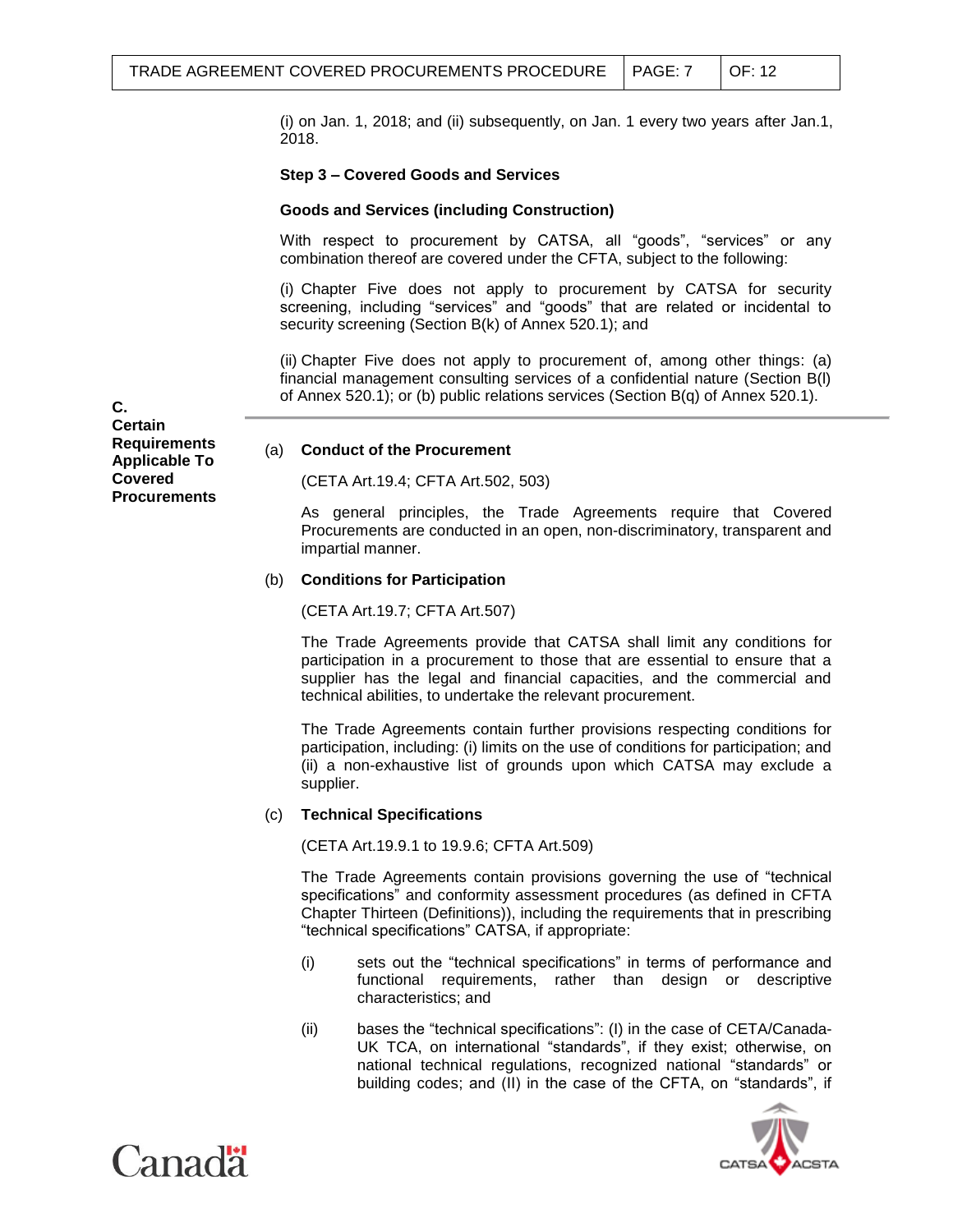they exist.

The Trade Agreements do not permit seeking or accepting advice (used in the preparation or adoption of any "technical specification") from a person that may have a commercial interest in the procurement, if it would have the effect of precluding competition.

CFTA Art.509.6 provides that Chapter Five is not intended to preclude CATSA from preparing, adopting, or applying "technical specifications" it considers necessary to protect sensitive government information, including specifications that may affect or limit the storage, hosting, or processing of such information outside Canada. (See Art.509.6 for details. CETA/Canada-UK TCA does not contain a directly corresponding provision.)

## (d) **Qualification of Suppliers**

(CETA Art.19.8; CFTA Art.508)

The Trade Agreements include provisions governing the (pre)qualification of suppliers.

CETA/Canada-UK TCA provides for: (i) the establishment and maintenance of "multi-use lists"; and (ii) the use of Selective Tendering.

The CFTA provides that CATSA may: (i) establish "standing arrangements" using a procurement method that is consistent with Chapter Five; and (ii) limit tenders to prequalified suppliers provided that the prequalification process is consistent with Chapter Five.

*Buying Groups*

For CFTA requirements relating to any CATSA procurements conducted through "buying groups" (as defined in Art.521), see Art.504.5 to .9.

## (e) **Limited Tendering**

(CETA Art.19.12; CFTA Art.513)

Limited Tendering is permitted under the Trade Agreements in certain circumstances, provided that it is not used to avoid competition or in a manner that (i) in the case of CETA/Canada-UK TCA, discriminates against suppliers of the EU/UK or protects Canadian domestic suppliers, and (ii) in the case of the CFTA, discriminates against suppliers of any province or territory.

The circumstances under which the CFTA permits the use of Limited Tendering are set out in Art.513(a) through (i), and are similar (but not identical) to those circumstances under which CETA permits the use of Limited Tendering. The CFTA includes one additional circumstance, relating to procurements of "goods" or consulting services regarding matters of a confidential or privileged nature. (See Art.513.1(i))

Where a procurement is covered by both Trade Agreements, the provisions of both Trade Agreements must be complied with at the same time. With respect to the utilization of Limited Tendering exceptions, this means that: (i) only the Limited Tendering exceptions that are common to both Trade



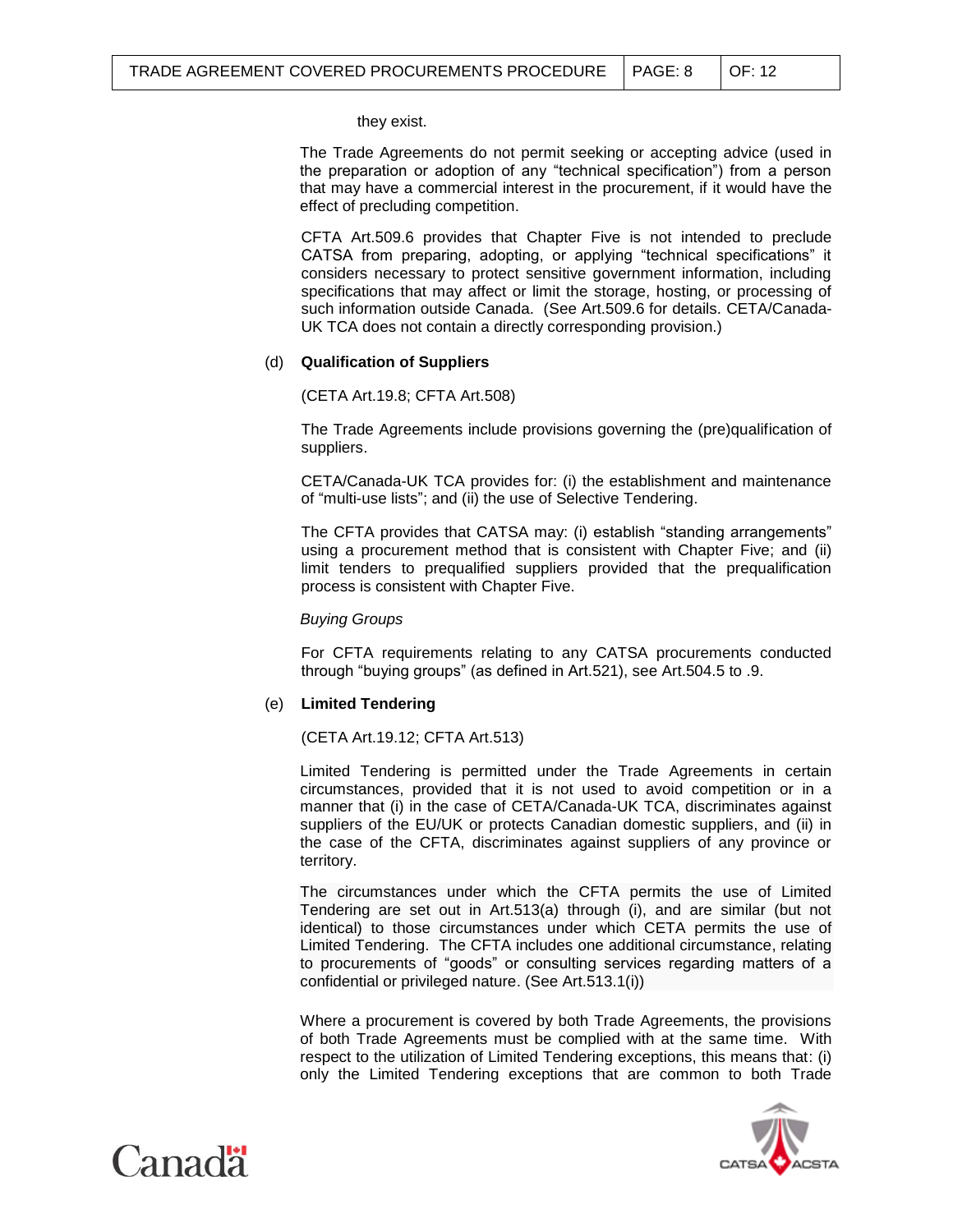Agreements are available as options; and (ii) where a certain Limited Tendering exception is common to both Trade Agreements, the exception with the more rigorous requirements must be complied with.

CETA Art.19.12.2 requires that CATSA prepare a report "in writing" (containing specified information) in respect of each Covered Procurement contract awarded under a Limited Tendering exception.

The Trade Agreements require contract award notices to include information relating to the justification for the use of Limited Tendering. (See CETA Art.19.15; CFTA Art.516.2)

## (f) **Posting Periods**

(CETA Art.19.10;CFTA Art.511)

The Trade Agreements provide that CATSA shall, consistent with its own reasonable needs, provide sufficient time for suppliers to prepare and submit requests for participation and responsive tenders, taking into account such factors as: (i) the nature and complexity of the procurement; (ii) the extent of subcontracting anticipated; and (iii) the time necessary for transmitting tenders by non-electronic means (in the case of CETA/Canada-UK TCA, from foreign as well as domestic points) if electronic means are not used.

## *Deadlines*

The CFTA does not specify the number of days required for posting periods, but simply states that the time periods must be reasonable.

CETA/Canada-UK TCA, on the other hand, prescribes the required number of days. CETA/Canada-UK TCA provides that, in the case of Open Tendering, the final date for the submission of tenders shall not be less than forty (40) "days" from the date on which the "notice of intended procurement" is published; however, this may be reduced to not less than ten (10) "days" (i) for purchases of "commercial goods or services" in certain circumstances, and/or (ii) in certain circumstances as outlined below:

- a. This forty (40) day period may be reduced by five "days" for each one of the following circumstances:
	- (i) the "notice of intended procurement" is published by electronic means;
	- (ii) all the tender documentation is made available by electronic means from the date of the publication of the "notice of intended procurement"; and
	- (iii) tenders are accepted by electronic means.
- b. This forty (40) day period may be reduced to not less than ten (10) "days":
	- (i) if a notice of planned procurement has been published within certain time periods and containing certain



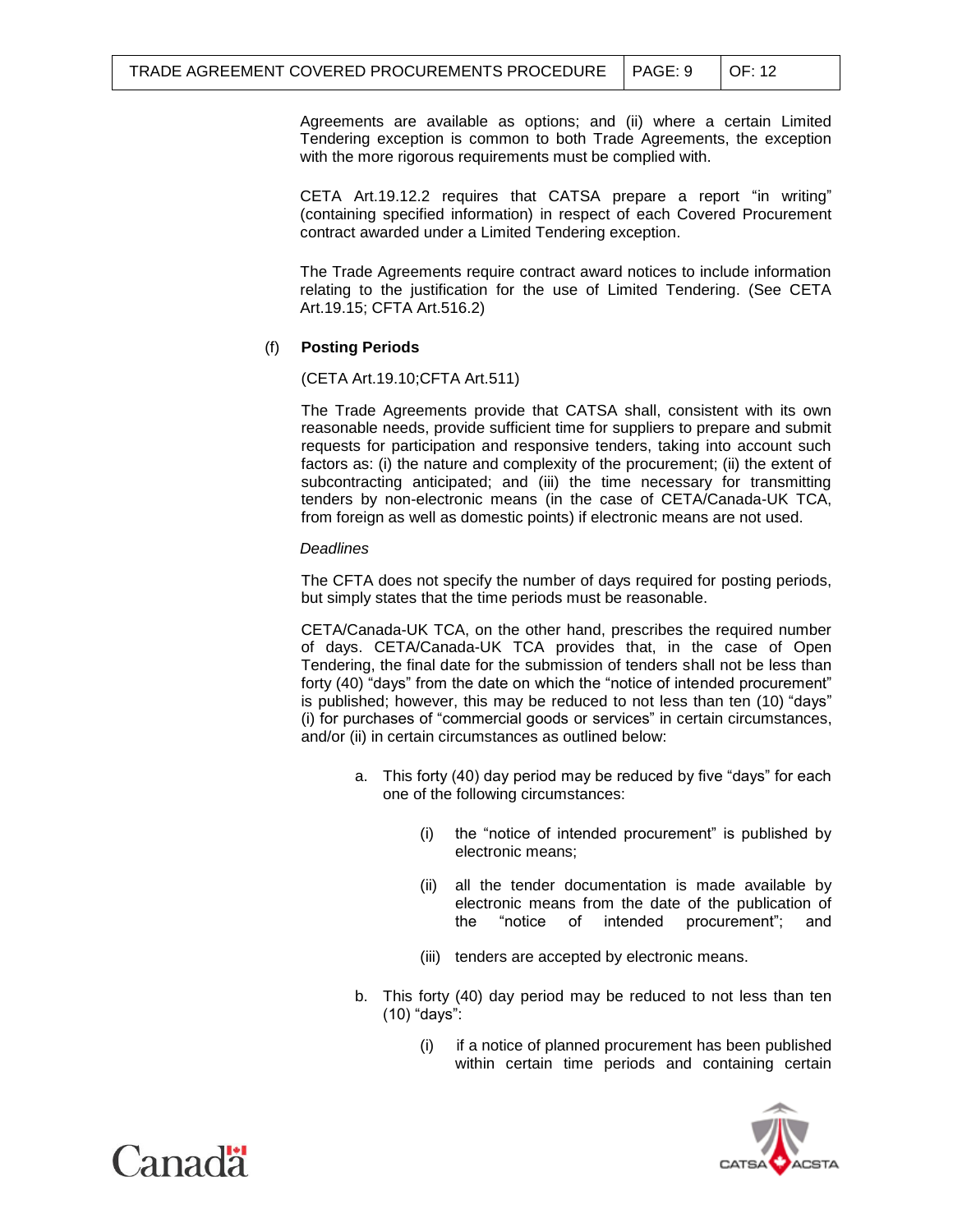information;

- (ii) in certain circumstances involving contracts of a recurring nature; or
- (iii) if a state of urgency renders this forty (40) day period impracticable.

For determining the deadlines for Selective Tendering under CETA/Canada-UK TCA, see CETA Art.19.10.2 to 19.10.8.

#### (g) **Tender Notices**

(CETA Art.19.6; CFTA Art.506)

CETA/Canada-UK TCA requires that for each Covered Procurement (other than Limited Tendering), a "notice of intended procurement" and a summary notice shall be posted on [www.MERX.com](http://www.merx.com/) and shall include the details identified in CETA Art 19.6.

The CFTA requires that for each Covered Procurement (other than Limited Tendering), a "tender notice" shall be posted on [www.MERX.com](http://www.merx.com/) and shall include the details identified in Art.506.

*Notice of Planned Procurement*

CETA/Canada-UK TCA also encourages CATSA to publish a notice of planned procurement regarding its future procurement plans.

#### (h) **Negotiations with Suppliers**

(CETA Art.19.11; CFTA Art.512)

For Covered Procurements, negotiations with suppliers must be conducted in accordance with (i) in the case of CETA/Canada-UK TCA, the provisions of CETA Art.19.11, and (ii) in the case of the CFTA, the provisions of Art.512.

The Trade Agreements require that, other than for negotiations in a case of no obvious winning tender, to conduct negotiations with suppliers, the intent to negotiate shall be indicated in the "notice of intended procurement" (for CETA/Canada-UK TCA Covered Procurements) and in the "tender notice" (for CFTA Covered Procurements).

## (i) **Awarding of Contracts**

(CETA Art.19.14; CFTA Art.515)

The Trade Agreements require that, for Covered Procurements, unless it is not in the public interest to award a contract, CATSA shall award the contract to the supplier that CATSA has determined to be capable of fulfilling the terms of the contract and that, based solely on the evaluation criteria specified in the notices and tender documentation, has submitted: (a) the most advantageous tender; or (b) if price is the sole criterion, the lowest price.



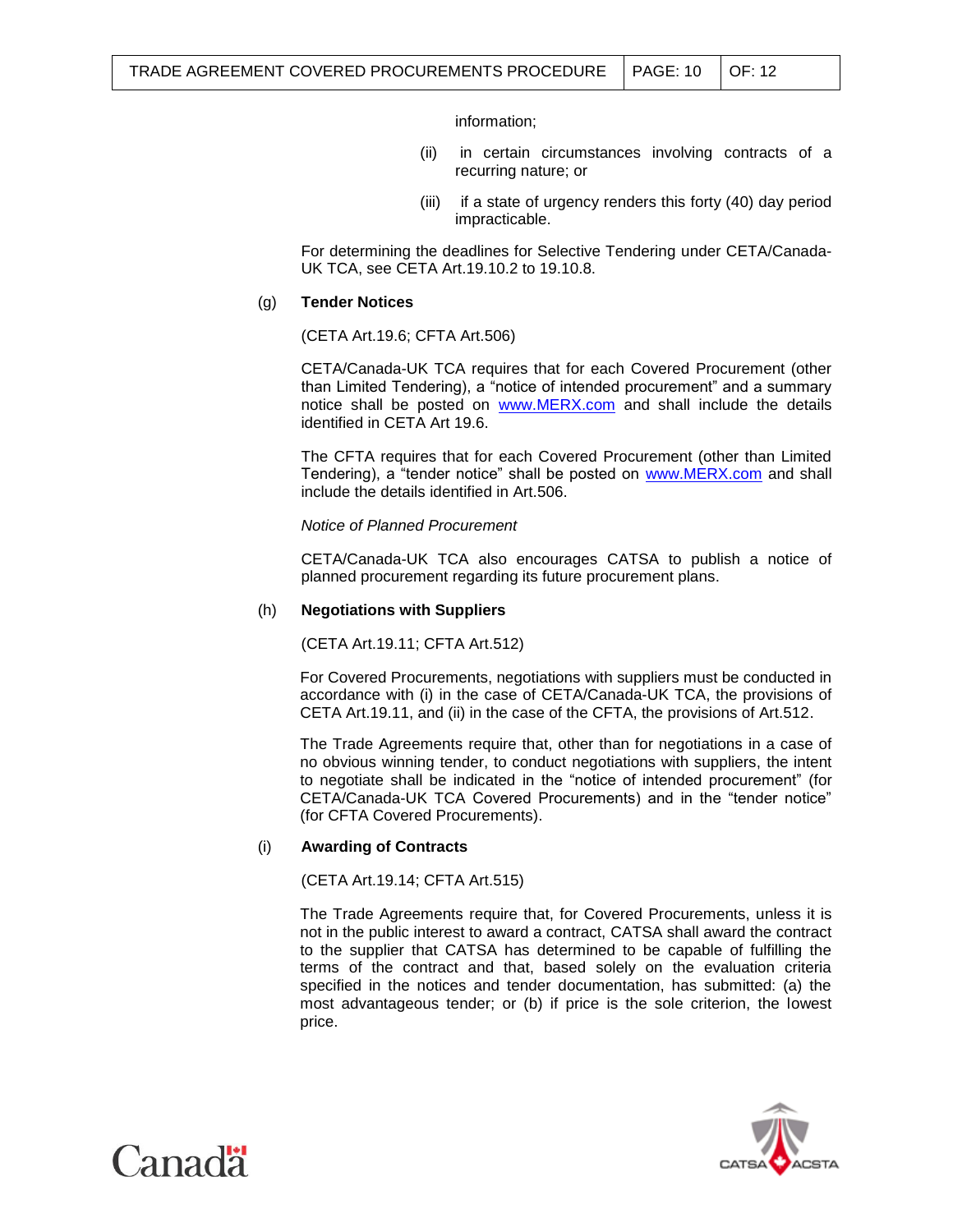# (j) **Informing Suppliers of Contract Award Decisions**

(CETA Art.19.15.1; CFTA Art.516.1)

The Trade Agreements require that CATSA promptly inform participating suppliers of CATSA's contract award decisions and, on the request of a supplier, shall do so "in writing".

# (k) **Publication of Award Information**

(CETA Art.19.15.2; CFTA Art.516.2)

The Trade Agreements require that CATSA publish a notice containing specified award information on [www.MERX.com,](http://www.merx.com/) not later than seventy-two (72) "days" after the award of each Covered Procurement contract.

## (l) **Bidder Debriefs**

(CETA Art.19.15.1; CFTA Art.516.1)

The Trade Agreements require that, on request, CATSA provide an unsuccessful supplier with an explanation of the reasons why its tender was not selected. CETA/Canada-UK TCA also requires the explanation to include the relative advantages of the successful supplier's tender.

# (m) **Complaint Resolution**

(CETA Art.19.17.2; CFTA Art.514.4)

CETA/Canada-UK TCA provides that, in the event of a complaint by a supplier arising in the context of a Covered Procurement, CATSA and the supplier *will be encouraged* to seek resolution of the complaint through consultations. The CFTA provides that, in the event of such a complaint, CATSA and the supplier *shall* seek to resolve the complaint through consultations.

## (n) **Collection and Reporting of Statistics**

(CETA Art.19.15.4 to 19.15.6; CFTA Art.516.3 and .4)

CETA/Canada-UK TCA requires the collection and reporting of statistics on contracts covered by CETA Chapter 19, including:

- (i) the number and total value of contracts covered by Chapter 19 awarded, broken down by Annex; and
- (ii) estimates for the data required under (i) above, with an explanation of the methodology used to develop the estimates, if it is not feasible to provide the data.

The CFTA provides that the Government of Canada is required to make available, on an annual basis, the number and aggregate value of its Covered Procurement contract awards, broken down by procuring entity type as set out in Art.504.3.

# (o) **Publication of Procedures Regarding Covered Procurements**

(CETA Art.19.5)